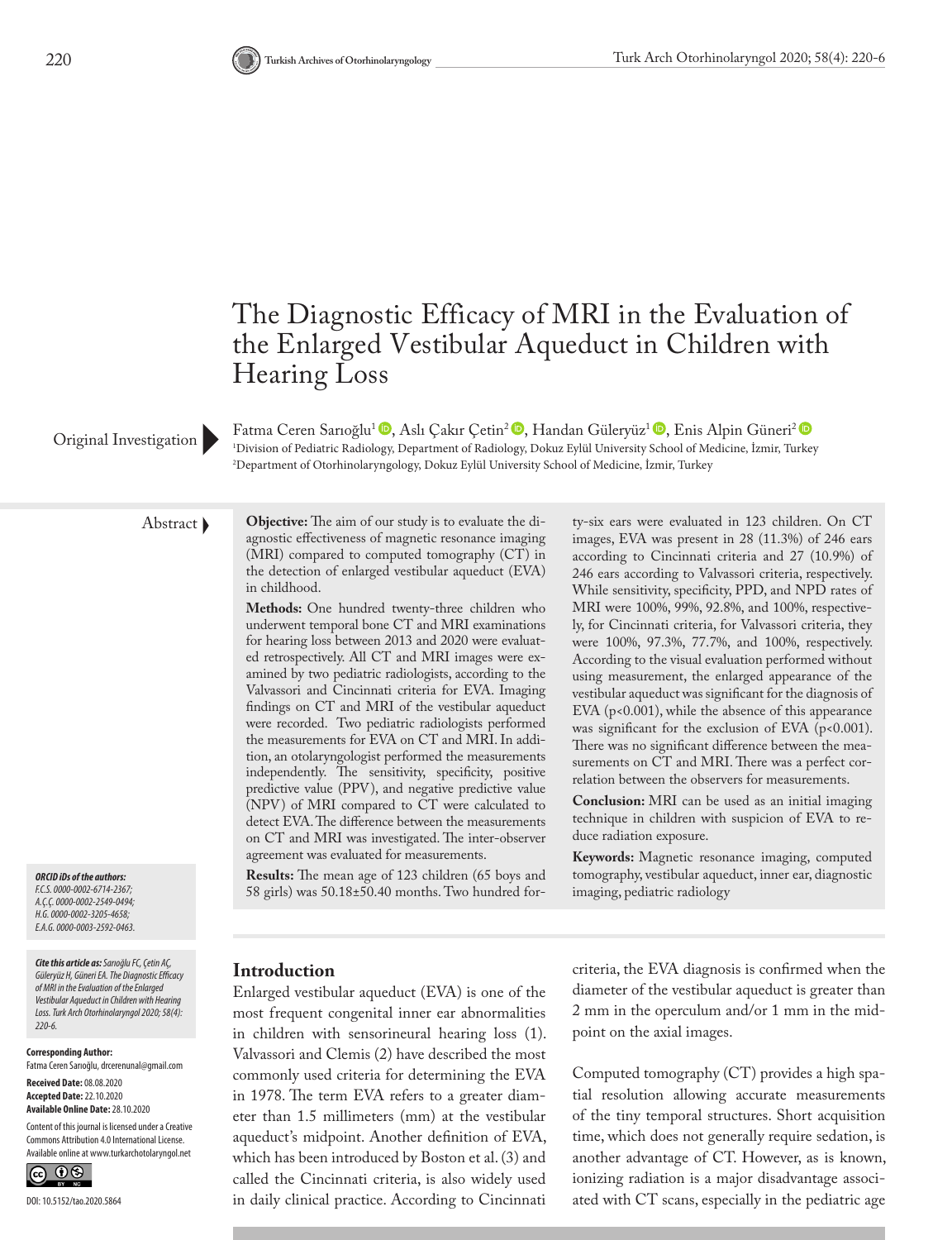group. Children have a higher risk of leukemia and brain tumors due to ionizing radiation (4). Given the concern about exposure to ionizing radiation associated with CT scans, magnetic resonance imaging (MRI) has been proposed as an alternative first-line diagnostic tool for some common pathologies in children (5-7). Although CT has been accepted as the gold standard diagnostic tool in detecting inner ear abnormalities according to the previous literature (8), the advancing MRI technology has recently enabled a comprehensive evaluation of inner ear structures (9, 10). High resolution three-dimensional T2-weighted sequences allow visualization of small inner ear structures through exceptional image contrast between cerebrospinal fluid, vessels, and cranial nerves (10, 11).

This study aims to evaluate the diagnostic performance of MRI in detecting EVA in childhood. We aimed to reveal whether MRI would be an efficient first-line diagnostic test to detect EVA and ensure safety by avoiding ionizing radiation exposure in the pediatric age group.

# **Methods**

#### **Patients**

The study was approved by the Institutional Review Board of Dokuz Eylül University School of Medicine (Protocol Number: GOA 2020/12-07). Written informed consent was obtained from the legal care-givers of all participants.

We retrospectively reviewed all pediatric patients (age range, 0-18 years) admitted to the Department of Otorhinolaryngology, Dokuz Eylül University School of Medicine, for hearing loss and underwent temporal bone CT and MRI between January 2013 and April 2020. Children diagnosed with unilateral or bilateral hearing loss, who were between 0-18 years old, and underwent temporal bone CT and temporal MRI were eligible. A child presenting with a temporal bone tumor invading the inner ear and 12 children whose radiological images included severe motion artifacts were excluded. Individuals with congenital cochleovestibular abnormalities, syndromic hearing loss, prenatally or postnatally acquired hearing loss were not further excluded because figuring out the EVA's presence or absence by using MRI was our primary purpose.

#### **Main Points**

- Magnetic resonance imaging offers high diagnostic performance for the diagnosis of enlarged vestibular aqueduct when using either the Cincinnati or Valvassori criteria.
- An enlarged-appearance of the vestibular aqueduct without using the measurements is a highly suggestive finding for the enlarged vestibular aqueduct. Also, the non-visible vestibular aqueduct's appearance is beneficial to exclude the diagnosis of the enlarged vestibular aqueduct on magnetic resonance imaging.
- We recommend using Magnetic resonance imaging as a firststep imaging technique in children with suspicion of an enlarged vestibular aqueduct to reduce the exposure of ionizing radiation.

Hearing assessment of the patients was carried out by a pure tone audiometer (GN Otometrics Madsen Astera<sup>2</sup>, Taastrup, Denmark). The hearing loss was categorized as sensorineural hearing loss (SNHL), conductive hearing loss (CHL), and mixed hearing loss (MHL) for each ear separately, based on the recommendations of the Hearing Committee of the American Academy of Otolaryngology-Head and Neck Surgery (12). Finally, 123 children were enrolled in the study.

### **CT and MRI Protocol**

Temporal bone CT images were obtained using a multi-detector CT scanner (Brilliance 64 Philips; Philips Medical Systems©, Eindhoven, The Netherlands). The field of view (FOV) was adjusted from the arcuate eminence to the mastoid tip. The acquisition parameters were as follows: slice thickness, 0.67 mm; slice interval, 0.33; pitch, 0.348; rotation time, 0.75 second (s); matrix, 768×768; FOV, 14×14 centimeters (cm); collimator, 20×0.625; 120 kilovolts (kV); 150 milliamperes (mA); bone algorithm reconstruction.

Temporal bone MRI images were obtained by a 1.5-Tesla MRI scanner (Gyroscan Achieva, release 8.1; Philips Medical Systems, Best, The Netherlands). In case of necessity, sedation was applied either orally or intravenously. Axial T1-weighted, axial and coronal T2-weighted, and axial T2-balance fast field echo (BFFE) weighted images were used for routine temporal MRI in our department for congenital sensorineural hearing loss. Contrast-enhanced images were also used in patients with acquired hearing loss. The features of imaging procedure were as follows: T1-weighted (time to repetition [TR], 500 milliseconds (ms); time to echo [TE], 15 ms; slice thickness, 3 mm; interslice gap, 0.5 mm; FOV, 20×20 cm; number of excitations [NEX], 3); T2-weighted (TR, 3300 ms; TE, 100 ms; slice thickness, 4 mm; interslice gap, 0.5 mm; FOV, 20×20 cm; NEX, 3); BFFE (TR, 6.8-7.3 ms; TE, 1.4-3.3 ms; slice thickness, 0.6 mm; FOV, 18×18 cm; NEX, 4).

### **Image Interpretation**

Two pediatric radiologists, who have eight and 26 years of clinical experience in pediatric neuroradiology, read the CT and MRI images of 246 temporal bones. Then, the measurements were consulted by a ten-year experienced otorhinolaryngologist.

The radiologists, independent from each other, categorized the vestibular aqueducts' appearances on CT images based on their visual appearance (without any measurements) to correspond one of the enlarged, not enlarged, or suspiciously enlarged type (Figure 1). The midpoint and operculum measurements were performed for the enlarged and suspiciously enlarged types, as previously described (9, 13, 14), while no further measurements were required for the not enlarged types. The midpoint width was measured at the vestibular plane, which corresponds to the horizontal plane that the common dorsal crus arises from the vestibule. The opercular width referred to the maximum perpendicular vestibular aqueduct width at the operculum level. When the measurement met the Valvassori or Cincinnati criteria, the EVA diagnosis of that ear was confirmed.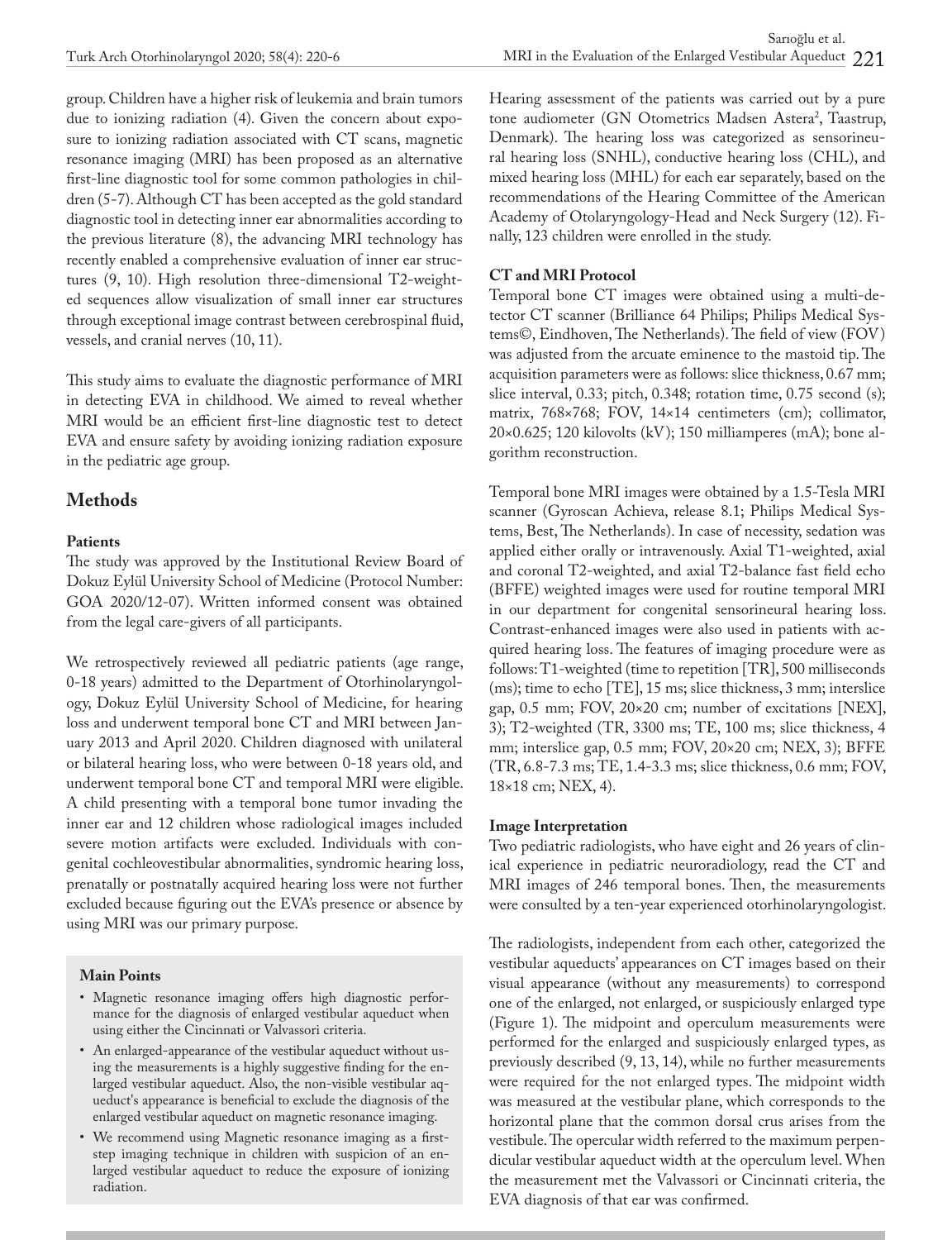

Figure 1. a-c. The classification of the vestibular aqueducts according to the visual analysis on CT scan. (a) The enlarged appearance of the vestibular aqueduct (arrow). (b) The non-enlarged vestibular aqueduct. (c) The vestibular aqueduct with suspicious enlargement (arrow)



Figure 2. a-c. The classification of the vestibular aqueducts according to the visual analysis on MRI. (a) The vestibular aqueduct with enlarged appearance (arrow). (b) The visible vestibular aqueduct without an enlarged appearance (thick arrow). The posterior semicircular canal (thin arrow). (c) The non-visible vestibular aqueduct. The posterior semicircular canal (arrow)



Figure 3. The measurements of the midpoint (red line) and operculum (green line) are demonstrated on the axial MRI image

The radiologists interpreted the MRI images three weeks after the CT evaluation. They classified the MRI findings of the vestibular aqueduct into three groups: the non-visible vestibular aqueduct, the visible vestibular aqueduct without an enlarged appearance, and the vestibular aqueduct with enlarged appearance (Figure 2). If the vestibular aqueduct was not visible, EVA was considered absent. For those ears with visible vestibular aqueducts (with enlargement or without enlargement), the width of vestibular aqueducts was identified by MRI (Figure 3).

The widths of the midpoint and operculum of the vestibular aqueducts were recorded. The ears were classified as EVA group and non-EVA group according to both the Cincinnati and the Valvassori criteria.

#### **Statistical Analysis**

Statistical analyses were performed with IBM Statistical Package for the Social Sciences version 22.0 (IBM SPSS Corp.; Armonk, NY, USA). Categorical variables and continuous numerical data were presented as frequency counts and percentages; and mean±standard deviation, respectively. The degree of inter-observer agreement was investigated by the intra-class correlation coefficient. Accordingly, poor, moderate, good, and excellent agreements were defined as the intra-class correlation coefficients to be less than 0.40, 0.41-0.60, 0.61-0.80, and greater than 0.80, respectively. Spearman's correlation coefficient was utilized to assess the correlation between the widths of the midpoint and operculum. The comparison between the EVA measurements obtained by CT and MRI was performed using the Independent Samples t-Test. The sensitivity, specificity, positive predictive value (PPV), and negative predictive value (NPV) of MRI in EVA diagnosis were calculated. Chisquare and Fisher's exact tests were used for evaluating the relationship between the EVA and imaging findings of MRI. A p-value of lesser than 0.05 was considered as statistically significant.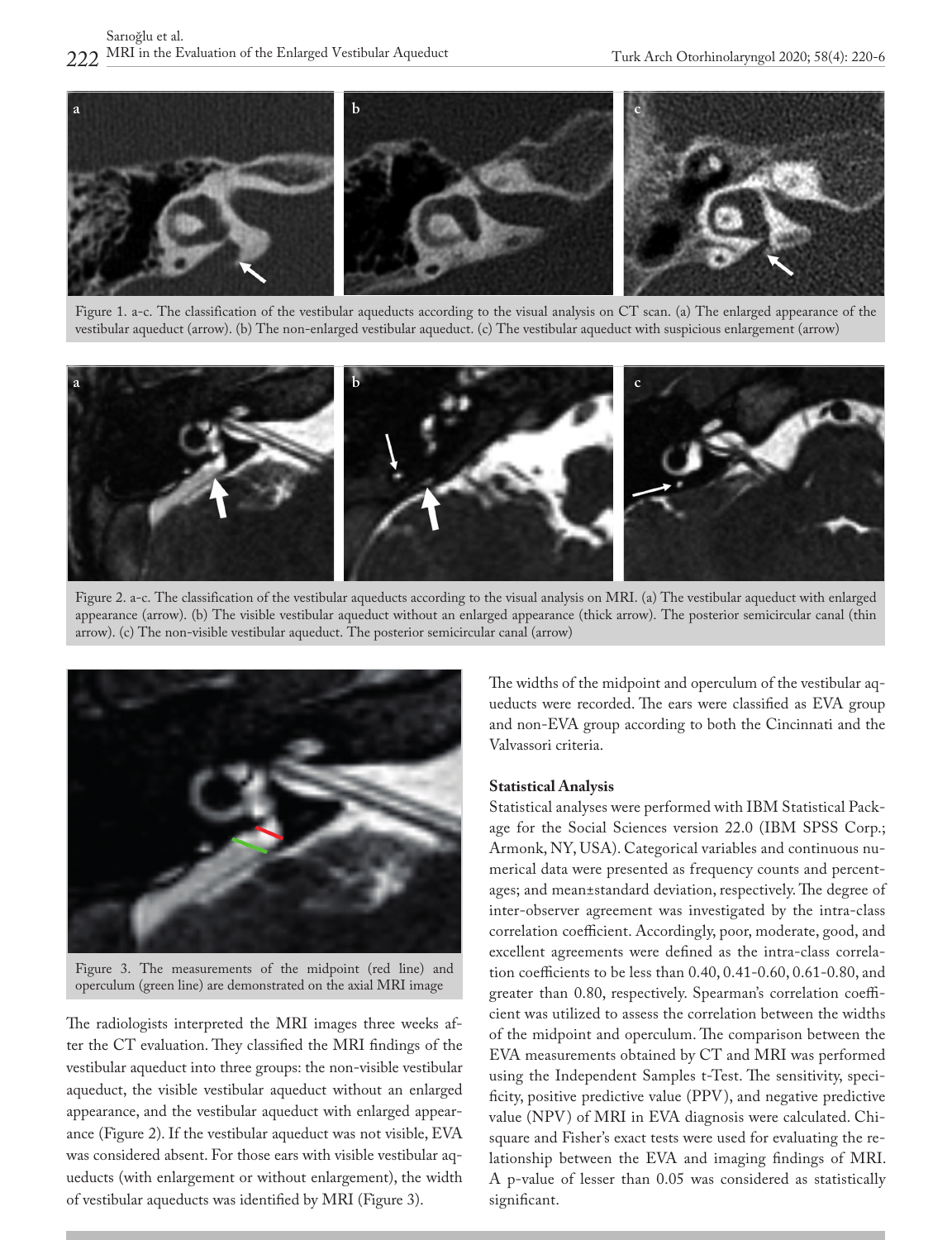# **Results**

A total of 123 children (65 boys and 58 girls) were enrolled in the study. The mean age was 50.18±50.40 months (range, 3 to 192 months). Thirteen patients had unilateral hearing loss. Among 246 temporal bones in 123 patients, the frequencies of SNHL, CHL, and MHL were found to be 227 (92.2%), 1 (0.4%), and 5 (2%), respectively. Thirteen of 246 ears were presented with normal hearing (5.2%).

Eighteen of 246 vestibular aqueducts were enlarged, 23 of 246 showed a suspicious appearance for enlargement, and 205 of 246 were not enlarged according to the visual analysis on CT scans. When the Cincinnati criteria were followed as the gold standard on CT, 28 (ten of 23 ears showing a suspicious appearance for enlargement and all ears with enlarged-appearance) of 246 (11.3%) ears were included in the EVA group. On MRI, EVA was verified in 26 of those 28 ears (92.9%), which were diagnosed with EVA according to CT scans. The vestibular aqueducts of the remaining two ears with EVA were non-visible on MRI. None of the ears were false-positive for EVA on MRI. MRI had a sensitivity of 100%, a specificity of 99%, a PPV of 92.8%, and an NPV of 100% for detecting the EVA.

When the Valvassori criteria were followed, EVA was confirmed in 27 of 246 (10.9%) ears on CT images. One ear with a suspicious appearance for vestibular aqueduct enlargement on visual assessment was included in the EVA group according to the Cincinnati criteria, while assigned in the non-EVA group according to the Valvassori criteria (the widths of the midpoint and operculum were 1.2 and 3.3 mm, respectively) (Figure 4). Twenty-two of 27 ears (81.5%) with EVA were verified on MRI. The imaging findings of five ears with EVA, which could not be demonstrated on MRI, consisted of four ears with visible vestibular aqueducts without an enlarged appearance and one ear with a non-visible vestibular aqueduct. Another ear with a non-visible aqueduct on MRI, which was mentioned above, was not classified into the EVA group based on the Valvassori criteria. MRI had a sensitivity of 100%, a specificity of 97.3%, a PPV of 77.7%, and an NPV of 100% for detecting the EVA. The diagnostic performance of MRI was shown in Table 1.

The imaging findings of the vestibular aqueduct on MRI were summarized in Table 2. An enlarged appearance of the vestibular aqueduct on MRI (26 of 28 EVA ears (92.9%) according to the Cincinnati criteria and 22 of 27 EVA ears (81.5% according to the Valvassori criteria) was a significant indicator for



Figure 4. a, b. A patient with an ear included both in EVA and non-EVA groups according to the Cincinnati and Valvassori criteria, respectively. (a) On the CT scan, the midpoint and operculum widths were 1.2 and 3.3 mm, respectively. (b) The vestibular aqueduct was not visible on MRI. Please note that the semicircular canals are dysplastic

| Table 1. The diagnostic performances of MRI in detecting EVA* |                     |                     |                     |               |              |  |  |  |
|---------------------------------------------------------------|---------------------|---------------------|---------------------|---------------|--------------|--|--|--|
|                                                               | Sensitivity $(\% )$ | Specificity $(\% )$ | PPV(%)              | NPV(%)        | Accuracy (%) |  |  |  |
| According to the Cincinnati criteria                          | $100(83.9-1)$       | 99.0 (96.4-99.8)    | $92.8(75.0 - 98.7)$ | $100(97.8-1)$ | 99.1         |  |  |  |
| According to the Valvassori criteria                          | 100 (80.7-1)        | 97.3 (94.0-98.9)    | 77.7 (57.2-90.6)    | $100(97.8-1)$ | 97.5         |  |  |  |

\*Numbers in parentheses are 95% confidence intervals (CI)

MRI: magnetic resonance imaging; EVA: enlarged vestibular aqueduct; PPV: positive predictive value; NPV: negative predictive value

|                          | According to the Cincinnati Criteria |                         |       | According to the Valvassori Criteria |                         |       |
|--------------------------|--------------------------------------|-------------------------|-------|--------------------------------------|-------------------------|-------|
|                          | $EVA$ group (n=28)                   | Non-EVA group $(n=218)$ | p     | $EVA$ group (n=27)                   | Non-EVA group $(n=219)$ | p     |
| Non-visible              | $2(7.1\%)$                           | 193 (88.5%)             | 0.001 | $1(3.7\%)$                           | 194 (88.6%)             | 0.001 |
| Visible but not enlarged | $0(0\%)$                             | 25 (11.5%)              |       | $4(14.8\%)$                          | 25 (11.4%)              |       |
| Enlarged                 | 26 (92.9%)                           | $0(0\%)$                |       | 22 (81.5%)                           | $0(0\%)$                |       |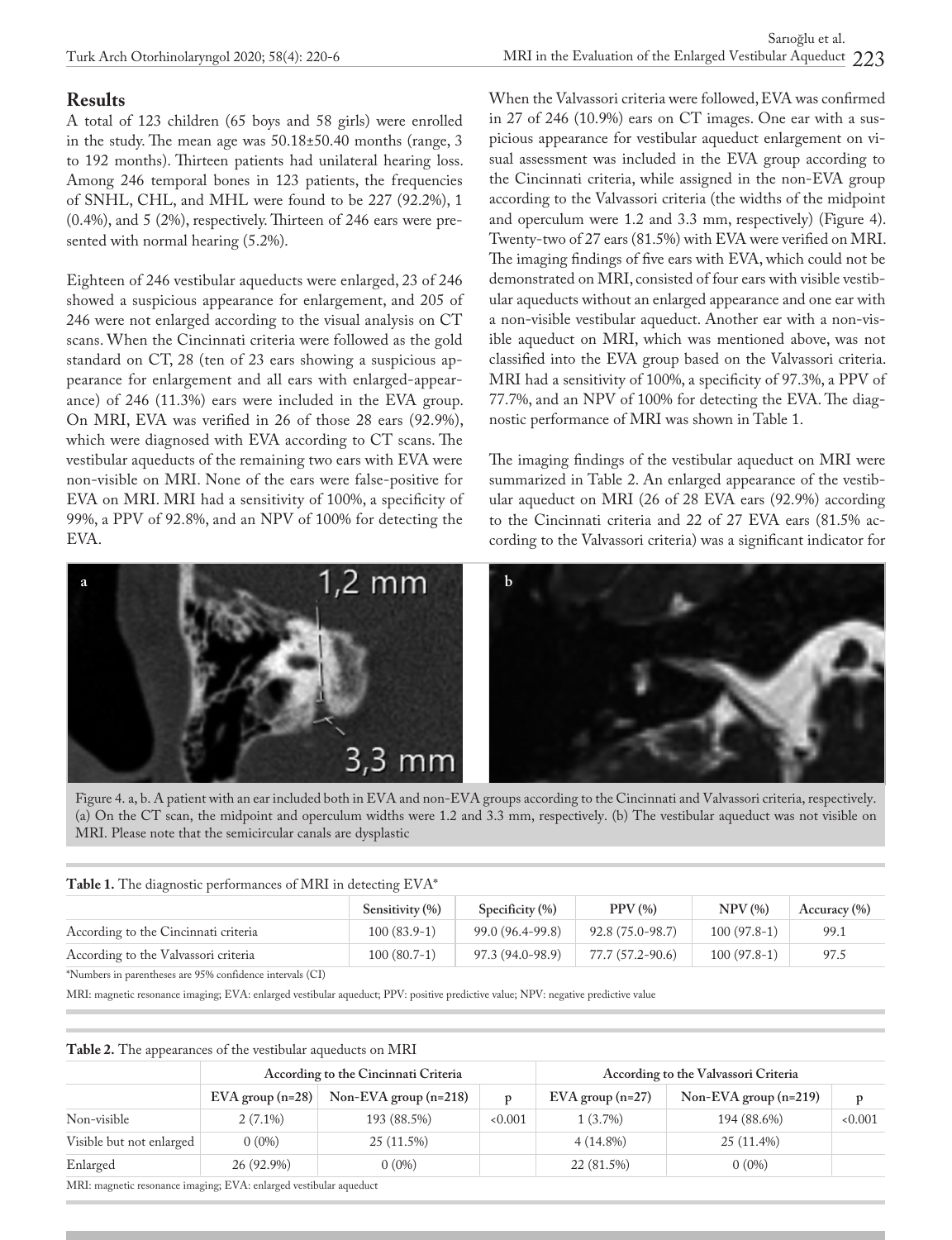| Table 3. Inter-observer reliability                                                                                                                                                                                           |            |                 |       |  |  |  |
|-------------------------------------------------------------------------------------------------------------------------------------------------------------------------------------------------------------------------------|------------|-----------------|-------|--|--|--|
| Measurements of the vestibular aqueduct                                                                                                                                                                                       | <b>ICC</b> | 95% CI          |       |  |  |  |
| At the midpoint on CT                                                                                                                                                                                                         | 0.991      | 0.980-0.996     | 0.001 |  |  |  |
| At the midpoint on MRI                                                                                                                                                                                                        | 0.975      | 0.946-0.988     | 0.001 |  |  |  |
| At the ostium on CT                                                                                                                                                                                                           | 0.981      | $0.960 - 0.991$ | 0.001 |  |  |  |
| At the ostium on MRI                                                                                                                                                                                                          | 0.974      | $0.944 - 0.988$ | 0.001 |  |  |  |
| TOO FILM THE ORDER OF A PARTICLE AND THE RESIDENCE OF A PARTICLE OF A PARTICLE OF A PARTICLE OF A PARTICLE OF A PARTICLE OF A PARTICLE OF A PARTICLE OF A PARTICLE OF A PARTICLE OF A PARTICLE OF A PARTICLE OF A PARTICLE OF |            |                 |       |  |  |  |

ICC: intra-class correlation coefficient; CI: confidence interval. CT: computed tomography; MRI: magnetic resonance imaging

EVA ( $p$ <0.001). The non-visible vestibular aqueduct (193 of 218 non-EVA ears (88.5%) according to the Cincinnati criteria and 194 of 219 non-EVA ears (88.6%) according to the Valvassori criteria) was a statistically significant indicator to exclude the diagnosis of EVA (p<0.001) (Figure 1).

The inter-observer reliability results between the otorhinolaryngologist and radiologists for the measurements of the vestibular aqueduct on CT scan and MRI are summarized in Table 3. Excellent inter-observer agreements were obtained. The values provided by the radiologists represented the mean values. The mean midpoint width was 3.02±1.06 and 2.57±1.20 on CT and MRI, respectively. The mean operculum width was  $5.15 \pm 1.87$ and 4.35±2.06 on CT and MRI, respectively. There were no significant differences regarding the midpoint (p=0.061) and operculum (p=0.053) between CT and MRI. There were excellent correlations between the measurements of the midpoint and operculum on the CT and MRI (p<0.001; Rho=0.826, p<0.001; Rho=0.899, respectively).

#### **Discussion**

Currently, there has been no consensus on which initial imaging modality should be performed in children who are clinically suspicious for the presence of EVA. Despite the well-known and widely-used CT-based diagnostic criteria, we investigated the potential diagnostic capability of MRI in EVA due to our concerns about exposure to CT-based ionizing radiation in children. Our results indicated that MRI was quite valid to diagnose EVA with a sensitivity of 100% and a specificity of 97-99%. The NPV values of MRI were 100% for both of the criteria. The non-visible vestibular aqueduct was an indicator to exclude EVA on MRI. Moreover, a vestibular aqueduct with enlarged appearance on MRI was found to be a significant parameter for detecting EVA according to the Cincinnati (92.9%) and Valvassori criteria (81.5%).

Only a few studies have evaluated the diagnostic capability of MRI in comparison to CT to diagnose EVA (9, 15). In 1997, Dahlen et al. (15) reported that 33 of 38 ears (86.8%) were positive for EVA on MRI. However, they suggested that MRI is a complementary imaging tool to CT in the diagnosis of EVA due to its false-positive and false-negative results. A recent study conducted by Connor et al. (9) observed no differences between the vestibular aqueduct measurements using CT and MRI in children with EVA. They defined the diagnostic agreement for CT and MRI to be 93%. They demonstrated that a few false-positive and false-negative cases were present on MRI. We did not find any false-positive findings on MRI. According to our results, the enlarged appearance of the vestibular aqueduct on MRI was correlated with EVA diagnosis, which was confirmed by either the Valvassori or the Cincinnati criteria. Hence, we suggest the use of MRI as a first-step diagnostic tool instead of a CT scan to exclude EVA and to perform a CT scan if required for those cases with high clinical suspicion of EVA in pediatric age. Although MRI has high diagnostic accuracy and NPV according to our results, considering the pediatric age group, we recommend not to underestimate the potential necessity of sedation or anesthetic administration to maintain the stability of positioning during the long acquisition time of MRI, and we highlight this as a limitation.

CT has a high spatial resolution, which means the capability of distinguishing two small, discrete objects (16). In the literature, vestibular aqueducts' measurements showed lower values on MRI than CT, though there were not any statistically significant differences (9, 15). It has been proposed that the lower values on MRI might be related to the challengings of distinguishing between the tip of the thin bony operculum and dura. Besides, a transient enlargement of the fluid space that resulted in a widening of the vestibular aqueduct has also been suggested as another theory to explain these differences (9, 15). Our results were compatible with the literature. Another strength of our study was the reliability of the measurements between two independent assessors. The inter-observer reliability was excellent when the measurements performed on CT and MRI by the otorhinolaryngologist versus pediatric radiologists.

The vestibular aqueduct's normative measurements have been studied in different planes of the temporal bone previously (2, 3, 17-19). Although the classical methods were described in the Valvassori and Cincinnati criteria, the adjacent posterior semicircular canal's width was also used as a standard reference. Also, Juliano et al. (17) revealed that the vestibular aqueduct's normative diameter in the 45° oblique reformat plane was 0.5 mm (0.3-0.9 mm) at the midpoint. Ozgen et al. (18) found that the 45° oblique plane on CT scan was more reliable for measuring the vestibular aqueduct than the axial plane. The 45° oblique plane was not used in this study since reformat images would be useful solely on CT scan, not MRI. Therefore, an optimal comparison between CT and MRI could not be achieved.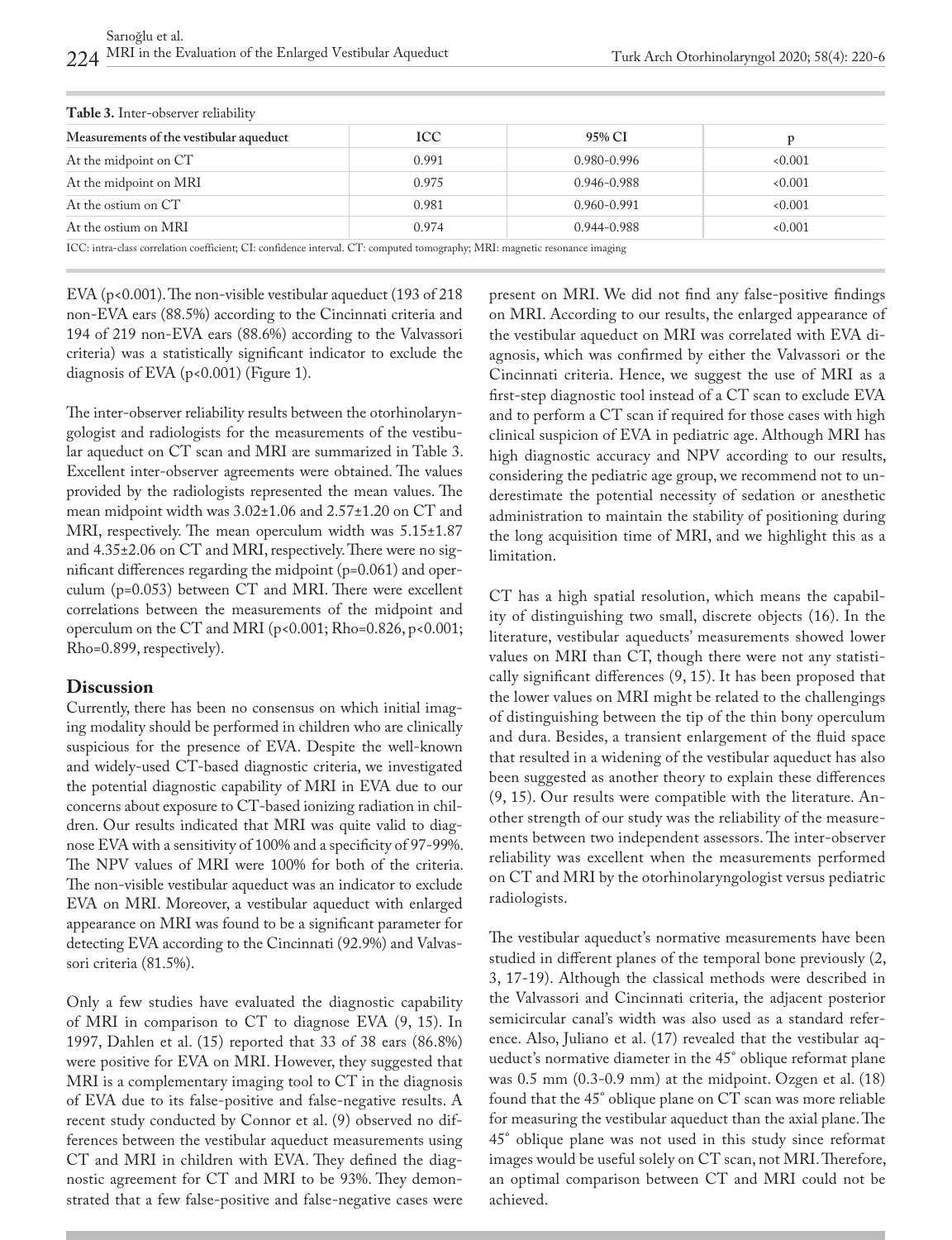EVA can occur either as an isolated abnormality or accompany by other congenital conditions (20). Associated abnormalities should be meticulously clarified, especially in the preoperative assessment of cochlear implant candidates. Many authors investigated the benefit of using preoperative MRI and CT in pediatric cochlear implant candidates (21-24). They concluded that CT was superior to MRI to identify the temporal bone abnormalities, whereas MRI played a critical role when demonstrating cochlear nerve pathologies and accompanied intracranial morbidities. Nevertheless, they also found many overlaps between the two imaging modalities. Trimble et al. (21) suggested a selective use of both imaging modalities within a diagnostic algorithm. Parry et al. (22) suggested the use of MRI in the firststep evaluation in cochlear implant candidates and to continue with the use of CT if required, such as in the case of suspicion for bony abnormalities. Unlike these results, Gleeson et al. (23) demonstrated that the combined use of CT and MRI was not superior to either modality alone.

The exact incidence of EVA in children is still unknown. However, it has been reported to distribute in a wide range from %0.6 to 10% (19, 25-28). The differences regarding the studies may be due to different factors such as the age of the sample size, imaging techniques, and the evaluation methods. Besides, detecting this abnormality has been improved day by day following the advances in imaging technology. Besides, SNHL, which is known to be the most common clinical manifestation in patients with EVA, has become more detectable in the younger age groups due to universal newborn hearing screening programs. In our study, 11% of the 246 temporal bones had EVA. Our study's high incidence rate may be related to our patient cohort, most of which presented with SNHL (227 of 246 ears [92.2%]).

We agree that the relatively small sample size, the retrospective design, and the lack of vestibular assessment are among the limitations of our study. However, we also wish to remind that evaluating vestibular symptoms in the pediatric age group may be extremely challenging.

### **Conclusion**

MRI has high diagnostic accuracy in EVA when using either the Cincinnati or the Valvassori criteria. The non-visible vestibular aqueduct on MRI is a useful marker to exclude EVA. We believe that our results will make valuable contributions to EVA's diagnostic algorithm in otolaryngologists and radiologists' daily clinical practice. Because it does not necessitate the use of ionizing radiation, MRI may offer a safe and effective diagnostic property in diagnosing EVA in children as a firststep diagnostic tool. Further research is also needed to determine the cost-effectiveness and feasibility of implementing MRI on a large scale.

**Ethics Committee Approval:** Ethics committee approval was received for this study from the Institutional Review Board of Dokuz Eylül University School of Medicine (Protocol Number: GOA 2020/12-07).

**Informed Consent:** Written informed consent was obtained from the legal care-givers of all patients who participated in this study.

**Peer-review:** Externally peer-reviewed.

**Author Contributions:** Concept - F.C.S., A.Ç.Ç., H.G., E.A.G.; Design - F.C.S., A.Ç.Ç., H.G., E.A.G.; Supervision - H.G., E.A.G.; Materials - F.C.S., A.Ç.Ç., H.G.; Data Collection and/or Processing - F.C.S., A.Ç.Ç., H.G., E.A.G.; Analysis and/or Interpretation - F.C.S., A.Ç.Ç., H.G., E.A.G.; Literature Search - F.C.S.; Writing - F.C.S.; Critical Reviews - A.Ç.Ç., H.G., E.A.G.

**Conflict of Interest:** The authors have no conflicts of interest to declare.

**Financial Disclosure:** The authors declared that this study has received no financial support.

### **References**

- 1. Mafee MF, Charletta D, Kumar A, Belmont H. Large vestibular aqueduct and congenital sensorineural hearing loss. AJNR Am J Neuroradiol 1992; 13: 805-19.
- 2. Valvassori GE, Clemis JD. The large vestibular aqueduct syndrome. Laryngoscope 1978; 88: 723-8.
- 3. Boston M, Halsted M, Meinzen-Derr J, Bean J, Vijayasekaran S, Arjman E, et al. The large vestibular aqueduct: a new definition based on audiologic and computed tomography correlation. Otolaryngol Head Neck Surg 2007; 136: 972-7.
- 4. Pearce MS, Salotti JA, Little MP, McHugh K, Lee C, Kim KP, et al. Radiation exposure from CT scans in childhood and subsequent risk of leukaemia and brain tumours: a retrospective cohort study. Lancet 2012; 380: 499-505.
- 5. Kinner S, Pickhardt PJ, Riedesel EL, Gill KG, Robbins JB, Kitchin DR, et al. Diagnostic accuracy of MRI versus CT for the evaluation of acute appendicitis in children and young adults. AJR Am J Roentgenol 2017; 209: 911-9.
- 6. Eng KA, Abadeh A, Ligocki C, Lee YK, Moineddin R, Adams-Webber T, et al. Acute appendicitis: a meta-analysis of the diagnostic accuracy of US, CT, and MRI as second-line imaging tests after an initial US. Radiology 2018; 288: 717-27.
- 7. Lindberg DM, Stence NV, Grubenhoff JA, Lewis T, Mirsky DM, Miller AL, et al. Feasibility and accuracy of fast MRI versus CT for traumatic brain injury in young children. Pediatrics 2019; 144: e20190419.
- 8. Joshi VM, Navlekar SK, Kishore GR, Reddy KJ, Kumar EC. CT and MR imaging of the inner ear and brain in children with congenital sensorineural hearing loss. Radiographics 2012; 32: 683- 98.
- 9. Connor SEJ, Dudau C, Pai I, Gaganasiou M. Is CT or MRI the optimal imaging investigation for the diagnosis of large vestibular aqueduct syndrome and large endolymphatic sac anomaly? Eur Arch Otorhinolaryngol 2019; 276: 693-702.
- 10. Oh JH, Chung JH, Min HJ, Cho SH, Park CW, Lee SH. Clinical application of 3D-FIESTA image in patients with unilateral inner ear symptom. Korean J Audiol 2013; 17:111-7.
- 11. Cavusoglu M, Cılız DS, Duran S, Ozsoy A, Elverici E, Karaoglanoglu R, et al. Temporal bone MRI with 3D-FIESTA in the evaluation of facial and audiovestibular dysfunction. Diagn Interv Imaging 2016; 97: 863-9.
- 12. Gurgel RK, Jackler RK, Dobie RA, Popelka GR. A new standardized format for reporting hearing outcome in clinical trials. Otolaryngol Head Neck Surg 2012; 147: 803-7.